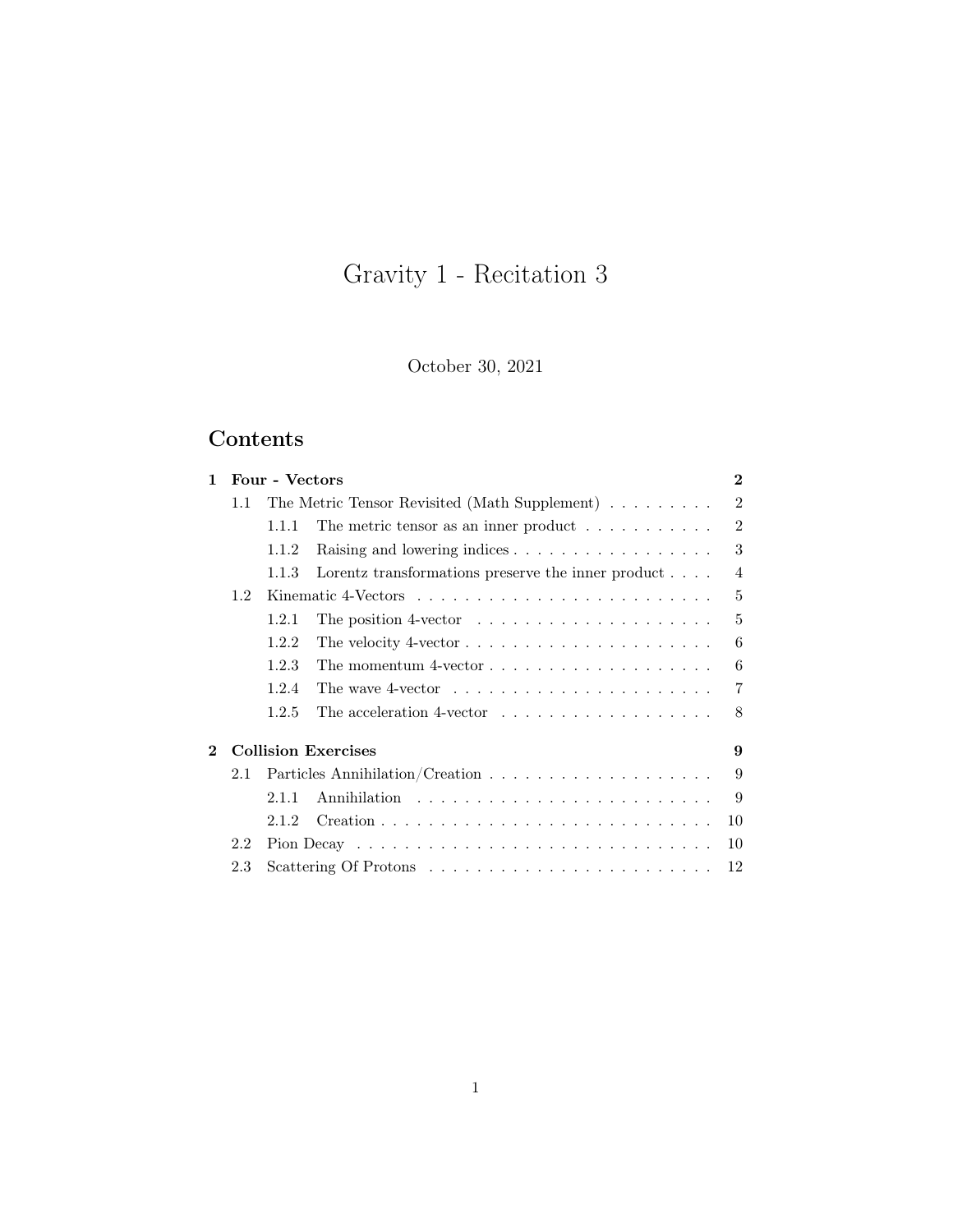## <span id="page-1-0"></span>1 Four - Vectors

In order to study kinematics, we first review the concept of 4-vectors. Minkowski space is a four dimensional vector space equipped with a (pseudo) inner product. A vector in Minkowski space is called a  $\frac{4-vector}{.}$ 

#### <span id="page-1-1"></span>1.1 The Metric Tensor Revisited (Math Supplement)

#### <span id="page-1-2"></span>1.1.1 The metric tensor as an inner product

A pseudo inner product on a real vector space  $V$  is a map

$$
(\ ,\ ) : V \times V \to \mathbb{R} \tag{1}
$$

that satisfies the following conditions:

1. Billinear

$$
(av + bu, w) = a(v, w) + b(u, w)
$$
  

$$
(w, av + bu) = a(w, v) + b(w, u)
$$
 (2)

2. Symmetric

$$
(v, u) = (u, v) \tag{3}
$$

3. Non - degenerate

<span id="page-1-3"></span>
$$
if (v, u) = 0 \,\forall v \Rightarrow u = 0 \tag{4}
$$

For a genuine real inner product (like the usual dot product), non-degeneracy is replaced by positive-definiteness, i.e.,  $(v, v) > 0$  for any non-zero vector and  $(v, v) = 0$  only for the zero vector. A pseudo inner product is more general, non-zero vectors can have a zero norm, and also negative norm squared. The feature that still remains in [\(4\)](#page-1-3) is that the zero vector is the only vector which is orthogonal to any other vector.

We can view the inner product in three ways: As a map  $" ( , )"$  (as defined above); As a product " $\cdot$  " ("scalar product"); Or as an object by itself (like we do with functions), name it " $g$ ". What kind of object would it be? Well, a billinear map that takes two vectors and returns a scalar is a  $\binom{0}{3}$ 2  $\setminus$ -tensor. Therefore, a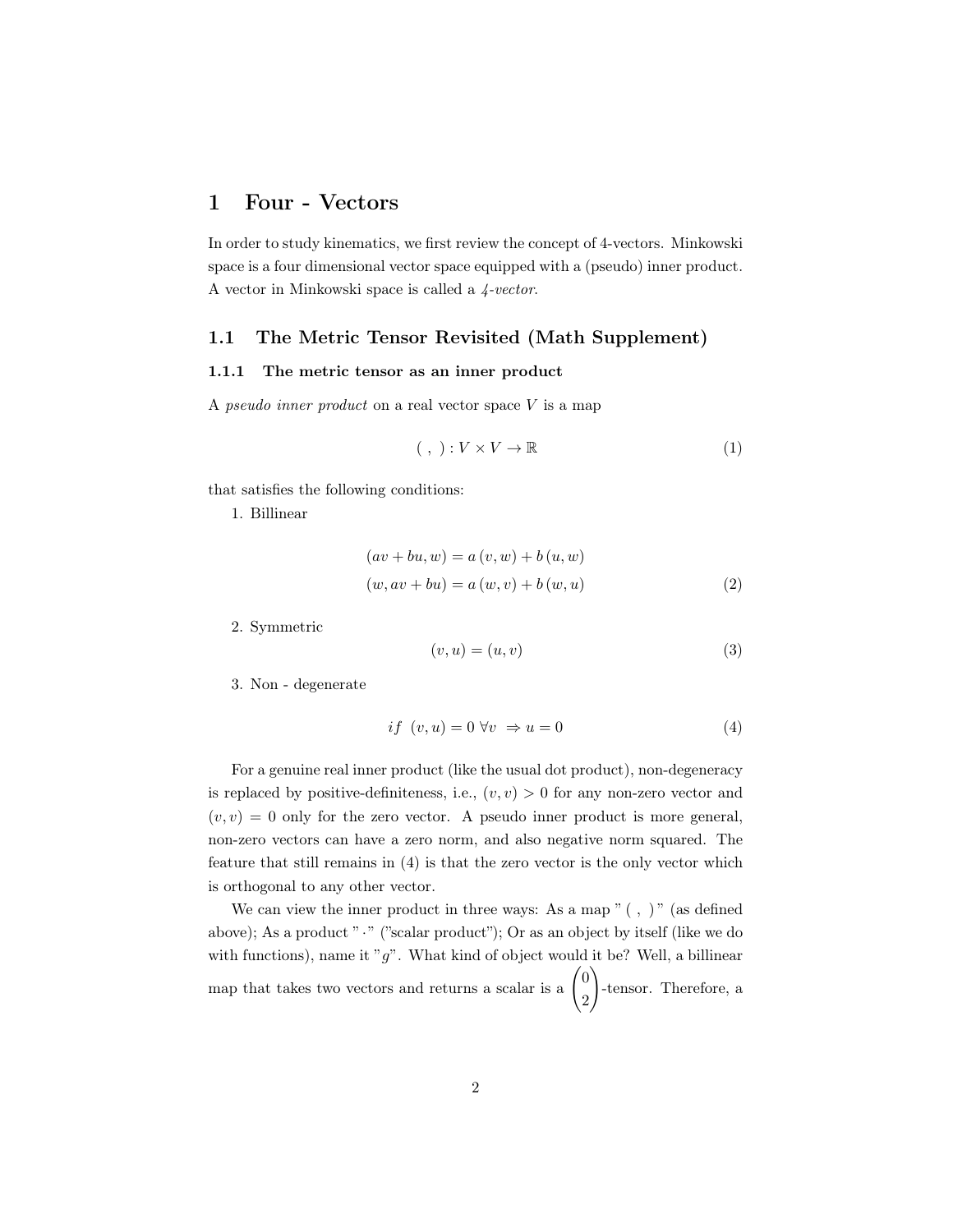**choice** of a non-degenerate symmetric  $\begin{pmatrix} 0 \\ 0 \end{pmatrix}$ 2  $\setminus$ -tensor, called a *metric tensor*, is an inner product on V. The Minkowski metric tensor  $\eta$  is the inner product of Minkowski vector space

$$
v \cdot u \equiv (v, u) \equiv \eta(v, u) = \eta_{\mu\nu}v^{\mu}u^{\nu} = -v^{0}u^{0} + v^{1}u^{1} + v^{2}u^{2} + v^{3}u^{3}
$$
 (5)

The norm squared of a vector is

$$
||v||^{2} = v \cdot v = \eta(v, v) = \eta_{\mu\nu}v^{\mu}v^{\nu} = - (v^{0})^{2} + (v^{1})^{2} + (v^{2})^{2} + (v^{3})^{2}
$$
 (6)

In Minkowski space there are three types of vectors, classified by their norm

$$
\eta(v, v) < 0 \quad timelike
$$
\n
$$
\eta(v, v) = 0 \quad null / lightlike
$$
\n
$$
\eta(v, v) > 0 \quad spacelike \tag{7}
$$

The normalization of a timelike vector is to  $-1$  and the normalization of a spacelike vector is to  $+1$ .

#### <span id="page-2-0"></span>1.1.2 Raising and lowering indices

The non-degeneracy of the metric tensor [\(4\)](#page-1-3) means that the matrix of  $\eta_{\mu\nu}$  has non-zero determinant, no zero elements on the diagonal in the canonical form  $(\eta_{\mu\nu} = diag(-1, 1, 1, 1))$ , i.e., it has an inverse. The metric tensor  $\eta$  takes a vector and returns a covector, and the *inverse metric tensor*  $\eta^{-1}$  takes a covector and returns a vector.  $\eta^{-1}$  is a  $\begin{pmatrix} 2 & 1 \\ 2 & 1 \end{pmatrix}$ 0  $\setminus$ -tensor, denoted as  $\eta^{\mu\nu}$ , with the property

$$
\eta^{\mu\rho}\eta_{\rho\nu} = \delta^{\mu}_{\nu} \tag{8}
$$

 $\eta^{\mu\nu}$  is the induced inner product on the dual space. The metric tensor provides a unique identification between vectors and covectors ("contravariant vectors" and "covariant vectors", "upper index vectors" and "lower index vectors").

The covector dual to the vector  $v^{\mu}$  is

☛

 $\searrow$ 

|                                       |     | _______        |
|---------------------------------------|-----|----------------|
| $v_{\mu} \equiv \eta_{\mu\nu}v^{\nu}$ | (q) | dex with the m |

Lowering an iniet-

The contraction (summation) with either index of  $\eta_{\mu\nu}$  is the same because ric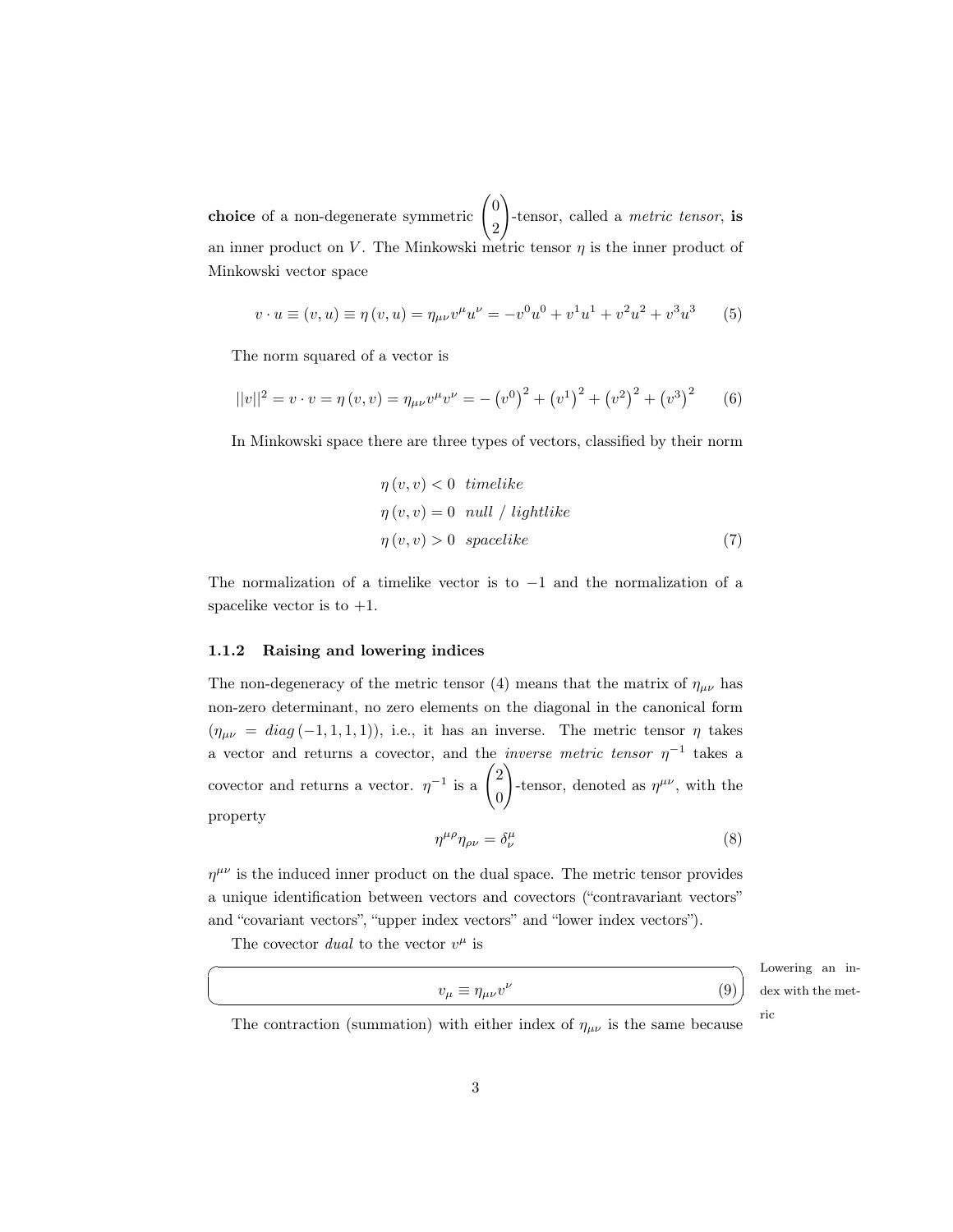the metric is symmetric. We say that we "lower the index" with the metric.

The vector  $dual$  to the covector  $\omega_\mu$  is

☛

 $\searrow$ 

|                                                            | Raising an index |
|------------------------------------------------------------|------------------|
| $\omega^{\mu} \equiv \eta^{\mu\nu} \omega_{\nu}$<br>$(10)$ | with the inverse |
|                                                            |                  |

We say that we "raise the index" with the inverse metric. The interval metric metric  $\mathbf{r}$ The scalar product  $v \cdot u$  can be written as

<span id="page-3-1"></span>
$$
v_{\nu}u^{\nu} = v^{\mu}\eta_{\mu\nu}u^{\nu} = v^{\mu}u_{\mu}
$$
\n(11)

where on the left we lowered the index of  $v$  and on the right we lowered the index of  $u$ . In abstract terms, the covector dual to  $v$  acting on the vector  $u$ , equals the covector dual to  $u$  acting on the vector  $v$ , equals the inner product between the vectors  $v$  and  $u$ . In matrix notation [\(11\)](#page-3-1) reads

$$
\begin{pmatrix} v_{\nu} \end{pmatrix} \begin{pmatrix} u^{\nu} \end{pmatrix} = \begin{pmatrix} v^{\mu} \end{pmatrix} \begin{pmatrix} \eta_{\mu\nu} \end{pmatrix} \begin{pmatrix} u^{\nu} \end{pmatrix} = \begin{pmatrix} v^{\mu} \end{pmatrix} \begin{pmatrix} u_{\mu} \end{pmatrix}
$$
\n(12)

#### <span id="page-3-0"></span>1.1.3 Lorentz transformations preserve the inner product

Consider a linear operator on V

$$
\Lambda: V \to V
$$
  

$$
v \to v' = \Lambda v
$$
 (13)

 $\Lambda$  is called an  $orthogonal$   $operator$  if it preserves the inner product between any two vectors  $v, u$  (thus also preserves the norm of any vector)

<span id="page-3-2"></span>
$$
\eta(\Lambda v, \Lambda u) = \eta(v, u) \tag{14}
$$

In components [\(14\)](#page-3-2) reads

<span id="page-3-3"></span>
$$
\eta_{\mu'\nu'} (\Lambda v)^{\mu'} (\Lambda u)^{\nu'} = \eta_{\mu'\nu'} \Lambda^{\mu'}_{\ \rho} v^{\rho} \Lambda^{\nu'}_{\ \sigma} u^{\sigma} = \eta_{\rho\sigma} v^{\rho} u^{\sigma}
$$
\n(15)

[\(15\)](#page-3-3) should be satisfied for any v and u, so we can write this condition on  $\Lambda$  as

$$
\Lambda^{\mu'}_{\rho} \Lambda^{\nu'}_{\sigma} \eta_{\mu'\nu'} = \eta_{\rho\sigma} \tag{16}
$$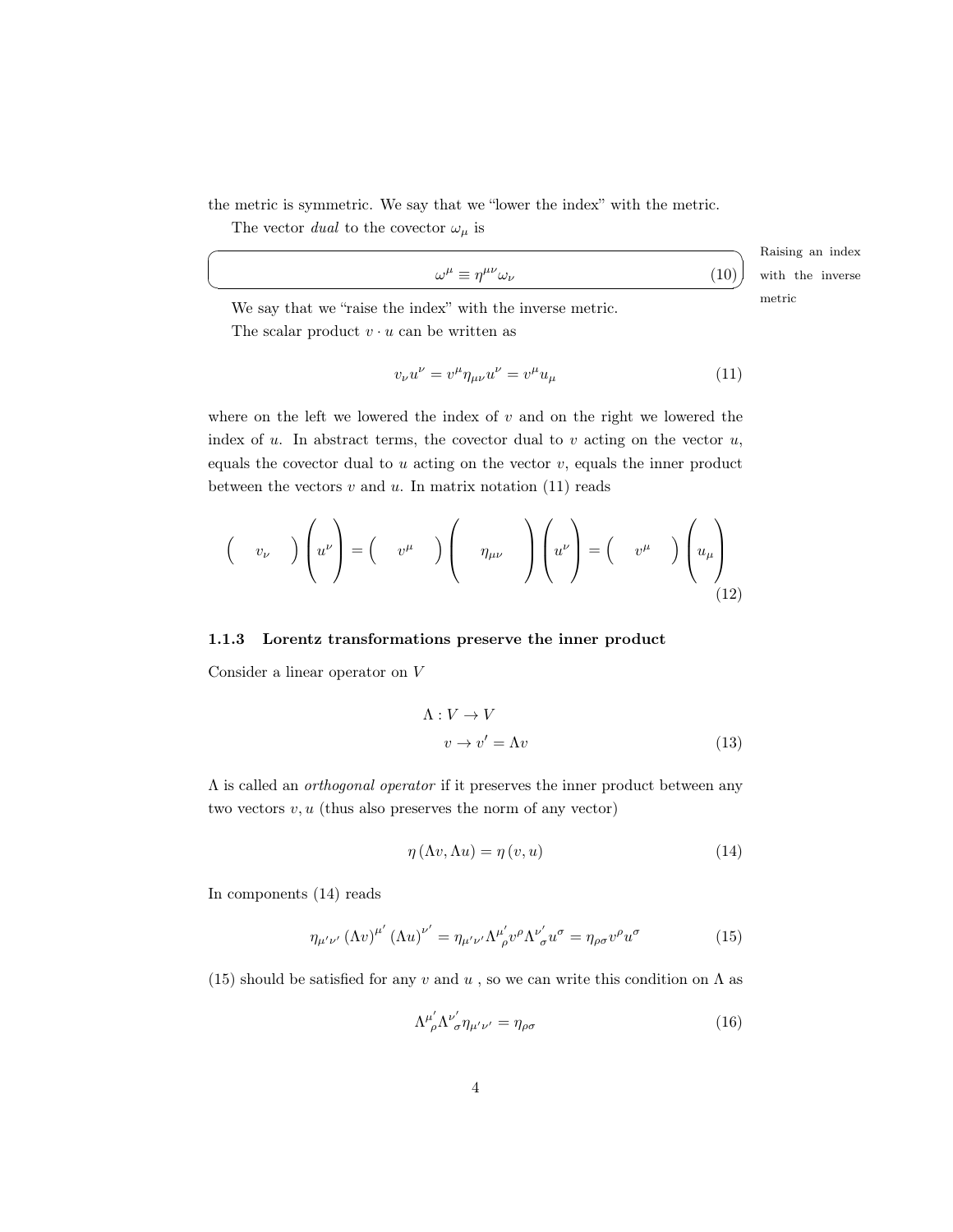Preserving the inner product between any two vectors is the same as preserving the metric tensor. Such  $\Lambda$  is called a Lorentz transformation, and an object that under Lorentz transformation transforms as

$$
v^{\mu'} = \Lambda^{\mu'}_{\ \nu} v^{\nu} \tag{17}
$$

is called a 4-vector.

#### <span id="page-4-0"></span>1.2 Kinematic 4-Vectors

#### <span id="page-4-1"></span>1.2.1 The position 4-vector

The position 4-vector in Minkowski spacetime is

$$
x^{\mu} = (t, \mathbf{x}) \tag{18}
$$

In the rest frame of an observer  $dx^i = 0$ . The time measured by a clock carried by the observer is called *proper time*, and is denoted by  $\tau$ . The invariant line element in this frame is

$$
ds^2 = -d\tau^2\tag{19}
$$

Therefore the proper time  $d\tau$  is an invariant. In an external observer frame

<span id="page-4-3"></span><span id="page-4-2"></span>
$$
d\tau^2 = dt^2 - dx^2 - dy^2 - dz^2 \tag{20}
$$

Since  $d\tau^2 = dt^2 \left(1 - \left(\frac{d\boldsymbol{x}}{dt}\right)^2\right)$ , we have the time dilation conversion relation

$$
\frac{dt}{d\tau} = \gamma
$$
 Lorentz factor  
(21) *Lorentz factor*

The proper time lapsed between two events  $A, B$  is the positive length of the worldline between the events

$$
\Delta \tau_{AB} = \int_{\tau(A)}^{\tau(B)} d\tau \tag{22}
$$

Notice that the coordinate time difference  $\Delta t_{AB} = t(A) - t(B)$  between two events A, B depends only on the endpoints of the worldline between the events, but it is **not invariant**. The proper time difference  $\Delta \tau_{AB}$  on the other hand, is an invariant, with the "cost" of being dependent on the path of the worldline between the events, and not just the endpoints.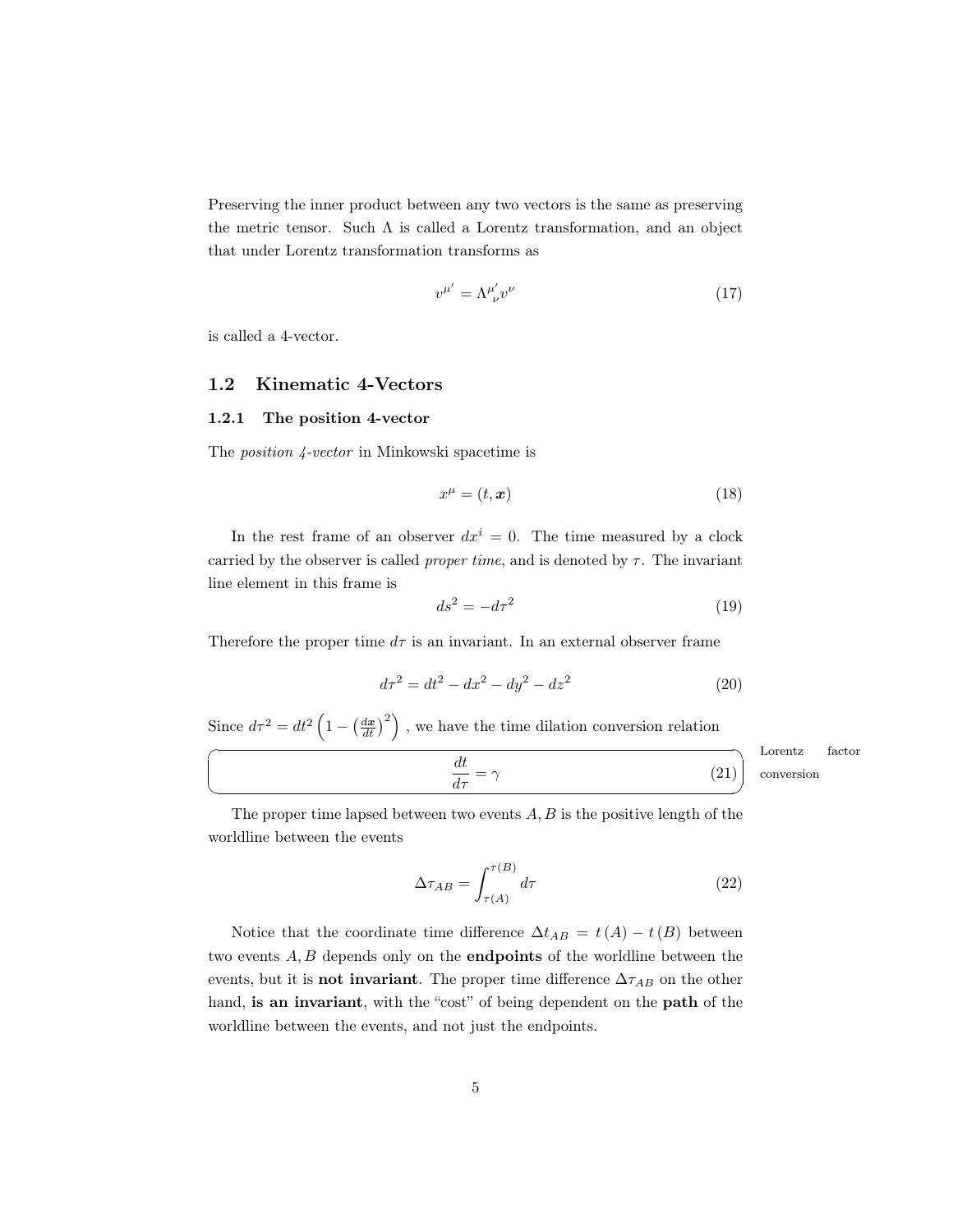It is convenient to choose  $\tau$  as a parameter for the worldline of a massive particle  $x^{\mu}(\tau)$ . It is an arc-length parameter. It means that we set  $x^{\mu}(\tau=0)$ at some point on the worldline, and then any other point  $x^{\mu}(\tau)$  is specified as the point with distance  $\tau$  along the worldline from  $x^{\mu}$  ( $\tau = 0$ ).

#### <span id="page-5-0"></span>1.2.2 The velocity 4-vector

The velocity 4-vector of a massive particle is defined as

<span id="page-5-4"></span><span id="page-5-2"></span>
$$
u^{\mu} := \frac{dx^{\mu}}{d\tau} \tag{23}
$$

Since  $d\tau$  is invariant,  $u^{\mu}$  transforms like  $x^{\mu}$  (as a 4-vector). Since we use an arc-length parameter  $\tau$ , the 4-velocity is normalized to  $-1$  (it is timelike)

$$
u^{\mu}u_{\mu} = \eta_{\mu\nu}u^{\mu}u^{\nu} = \eta_{\mu\nu}\frac{dx^{\mu}}{d\tau}\frac{dx^{\nu}}{d\tau} = -\left(\frac{dt}{d\tau}\right)^{2} + \left(\frac{d\mathbf{x}}{d\tau}\right)^{2}
$$

$$
= -\left(\frac{1}{d\tau}\right)^{2}\left(dt^{2} - dx^{2}\right) = -1 \tag{24}
$$

where we used  $(20)$ .

☛

 $\searrow$ 

From [\(23\)](#page-5-2) and [\(21\)](#page-4-3) it follows (using the chain rule)

|                                       | 4-velocity from 3- |
|---------------------------------------|--------------------|
| 25)<br>$u^{\mu} = (\gamma, \gamma v)$ | elocity            |
|                                       |                    |

In the rest frame of a massive particle  $\gamma = 1, v = 0$  and

<span id="page-5-3"></span>
$$
u^{\mu} = (1, \mathbf{0}) \tag{26}
$$

#### <span id="page-5-1"></span>1.2.3 The momentum 4-vector

The momentum 4-vector is defined for massive particles as

<span id="page-5-5"></span>
$$
p^{\mu} := mu^{\mu} \tag{27}
$$

From [\(25\)](#page-5-3) and [\(24\)](#page-5-4) it follows that

|                                                                       |      | 4-momentum      |
|-----------------------------------------------------------------------|------|-----------------|
| $p^{\mu} = (E, \boldsymbol{p}) = (\gamma m, \gamma m \boldsymbol{v})$ | (28  | from 3-velocity |
|                                                                       |      | Kinematic       |
| $p^{\mu}p_{\mu}=-m^2$                                                 | (29) | Lorentz scalar  |

The mass is a Lorentz scalar (invariant), it classifies different particles.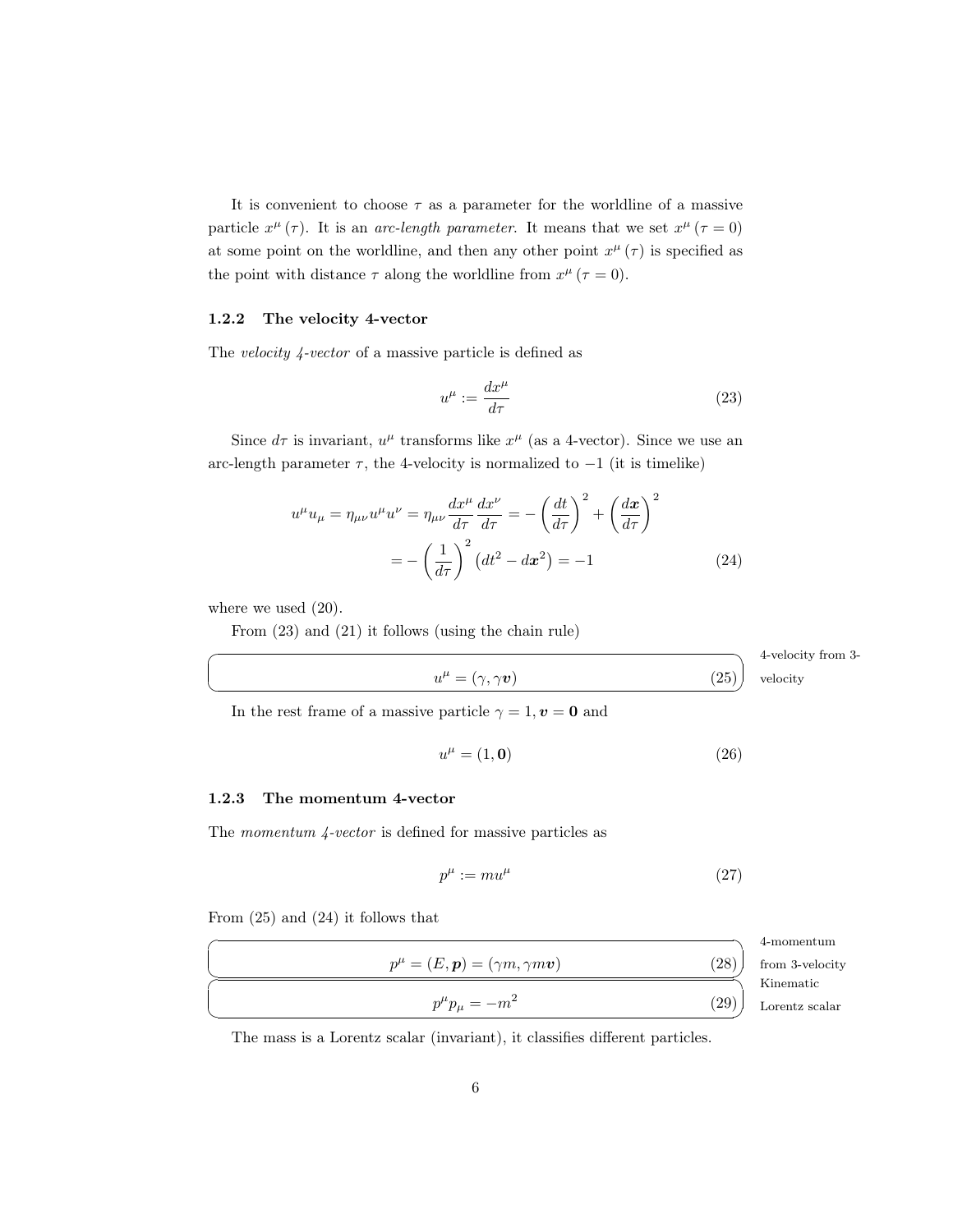We have

$$
E = m\gamma \tag{30}
$$

$$
p = \gamma m v \tag{31}
$$

and

<span id="page-6-3"></span>
$$
E^2 = m^2 + p^2
$$
 (32)

In the rest frame of a massive particle  $\gamma = 1, v = 0$  and

$$
p^{\mu} = (m, \mathbf{0}) \tag{33}
$$

$$
E = m \tag{34}
$$

#### <span id="page-6-0"></span>1.2.4 The wave 4-vector

For massless particles  $ds^2 = d\tau^2 = 0$ , so we need to use different parameter for the worldline. An affine parameter  $\lambda$  is a parameter such that the velocity 4-vector of a massless particle satisfies both

$$
u^{\mu}u_{\mu} = 0 \tag{35}
$$

 $(u^{\mu}$  is null) and

$$
\frac{du^{\mu}}{d\lambda} = 0\tag{36}
$$

( $\lambda$  is affine). For example, light propagating in the positive x direction has 4-velocity

$$
u^{\mu} = (1, 1, 0, 0) \tag{37}
$$

The momentum 4-vector is defined for massless particles as

$$
p^{\mu} = (E, \mathbf{p}) \tag{38}
$$

such that

<span id="page-6-1"></span>
$$
p^{\mu}p_{\mu} = 0 \tag{39}
$$

So

<span id="page-6-2"></span>
$$
E = |\mathbf{p}| \tag{40}
$$

[\(39\)](#page-6-1) and [\(40\)](#page-6-2) agree with [\(29\)](#page-5-5) and [\(32\)](#page-6-3) as special cases for  $m = 0$ .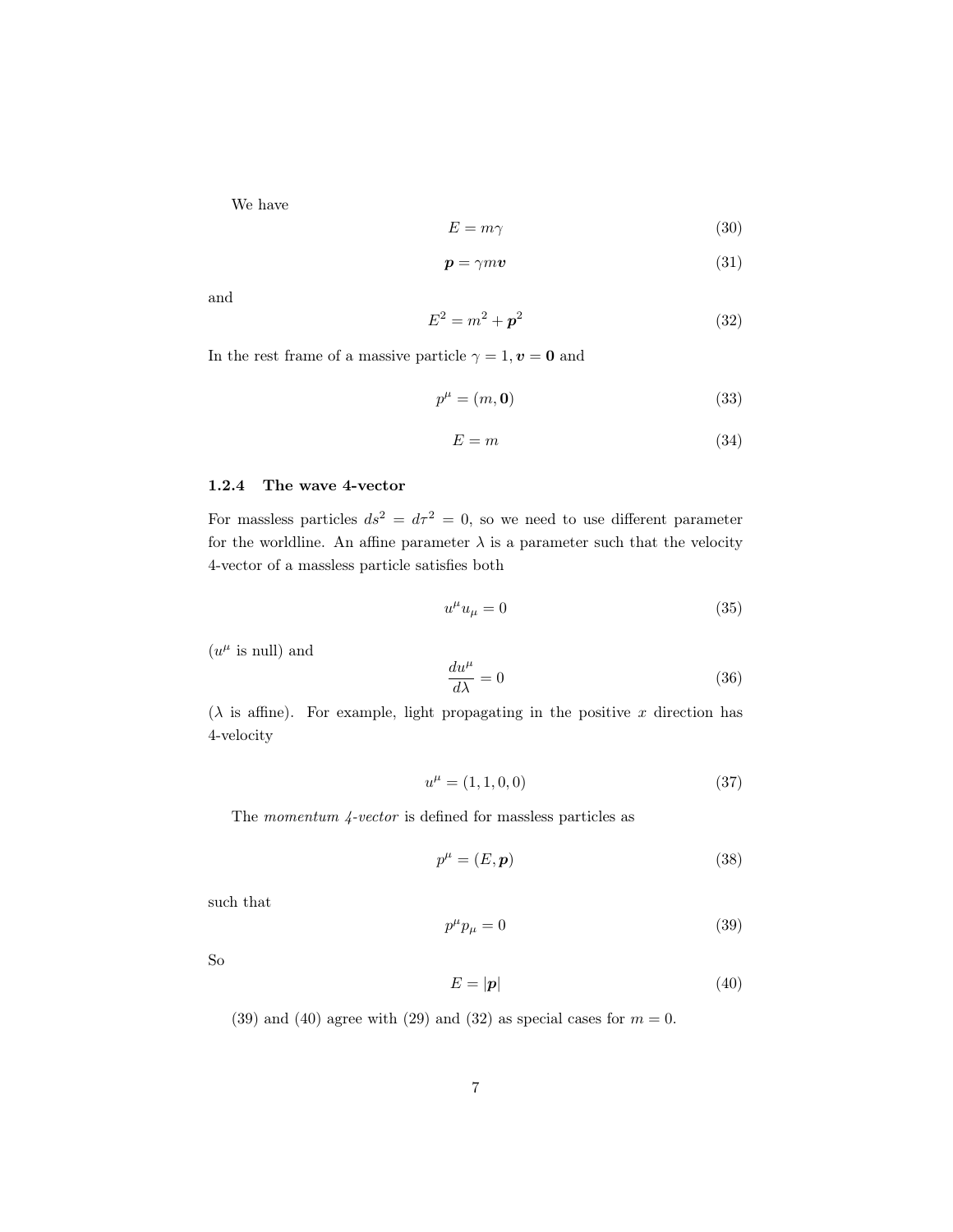The wave 4-vector is defined for massless particles as

$$
k^{\mu} := \frac{1}{\hbar} p^{\mu} = (\omega, \mathbf{k}) \tag{41}
$$

The dispersion relation is

$$
k^{\mu}k_{\mu} = 0 \tag{42}
$$

$$
\omega = |\mathbf{k}| \tag{43}
$$

#### <span id="page-7-0"></span>1.2.5 The acceleration 4-vector

The acceleration 4-vector is defined as

$$
a^{\mu} := \frac{du^{\mu}}{d\tau} \tag{44}
$$

Recall that since we work with arc-length parameter  $\tau$ , a particle has a constant 4-speed  $u^{\mu}u_{\mu}$ . The acceleration of a particle with constant speed is perpendicular to its velocity.

$$
a^{\mu}u_{\mu}=0
$$

Proof: If  $u^2 = u \cdot u = const$ , then  $\frac{d}{d\tau}(u^2) = 2u \cdot \frac{du}{d\tau} = 2u \cdot a = 0$ . The classic example for this is a particle moving along a circle with constant speed. It has only a radial acceleration, perpendicular to the velocity which is tangent to the circle. There is a hidden assumption in the proof, that the inner product itself does not change along the trajectory (independent of  $\tau$ ). It applies to the Minkowski metric which is constant anywhere.

Exercise

- 1. Express the 4-acceleration  $a^{\mu}$  with the 3-velocity  $\mathbf{v} = \frac{d\mathbf{x}}{dt}$  and 3-acceleration  $a=\frac{dv}{dt}$ .
- 2. Check that  $a^{\mu}u_{\mu}=0$ .
- 3. Write down the 4-acceleration in the rest frame of the accelerating particle.

Solution:

1.

<span id="page-7-1"></span>
$$
a^{\mu} = \frac{du^{\mu}}{d\tau} = \frac{du^{\mu}}{dt} \frac{dt}{d\tau} = \gamma \frac{du^{\mu}}{dt} = \gamma \left(\frac{d}{dt}\gamma, \frac{d}{dt}(\gamma \mathbf{v})\right) = \left(\gamma \frac{d\gamma}{dt}, \gamma \frac{d\gamma}{dt} \mathbf{v} + \gamma^{2} \frac{d\mathbf{v}}{dt}\right)
$$
\n(45)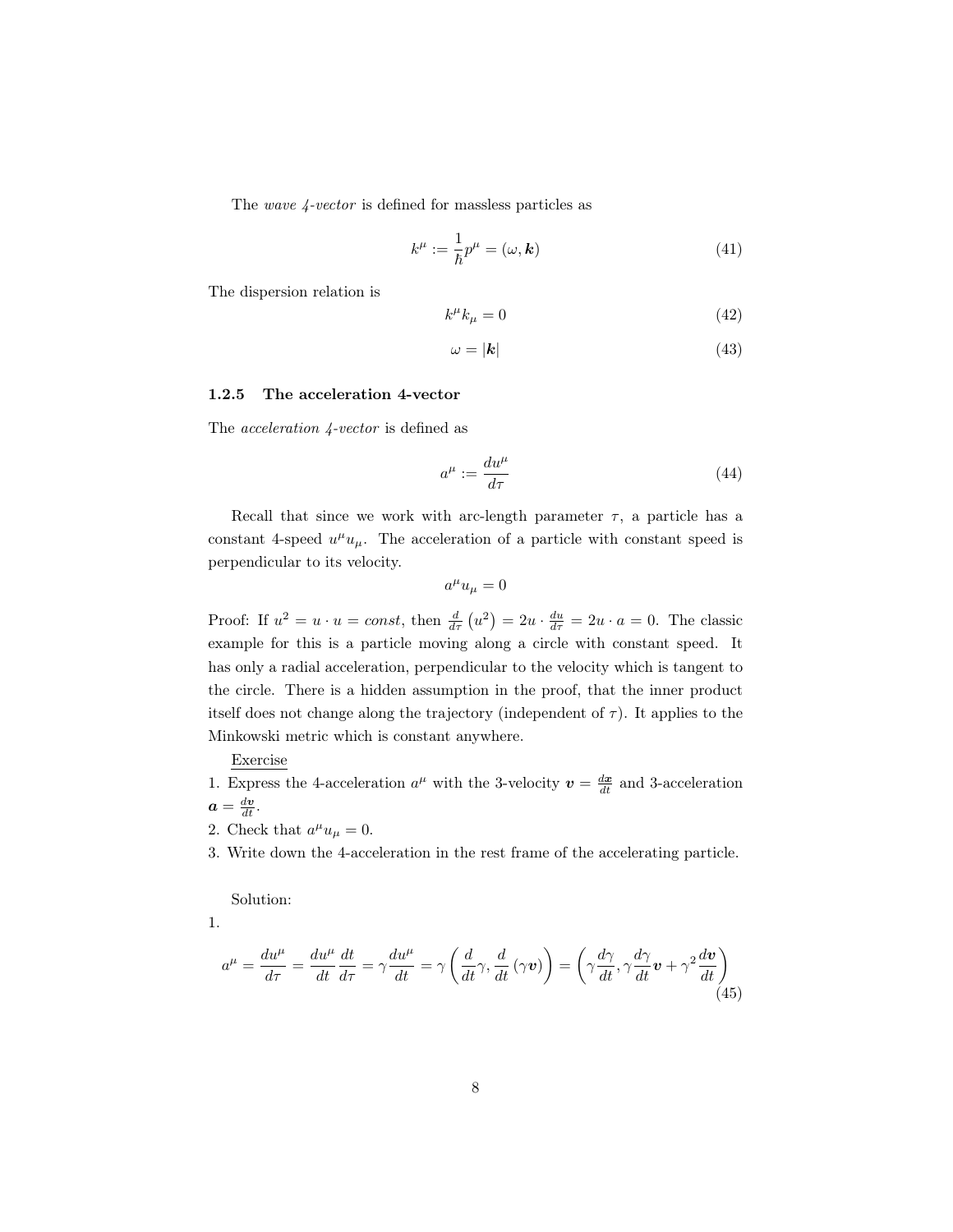where we used [\(21\)](#page-4-3) and [\(25\)](#page-5-3). Calculate  $\frac{d\gamma}{dt}$ 

<span id="page-8-3"></span>
$$
\frac{d\gamma}{dt} = \frac{d}{dt} \left( 1 - \boldsymbol{v}^2 \right)^{-\frac{1}{2}} = \left( 1 - \boldsymbol{v}^2 \right)^{-\frac{3}{2}} \boldsymbol{v} \cdot \frac{d\boldsymbol{v}}{dt} = \gamma^3 \boldsymbol{v} \cdot \boldsymbol{a} \tag{46}
$$

Plug into [\(45\)](#page-7-1) we find

$$
a^{\mu} = (\gamma^4 \mathbf{v} \cdot \mathbf{a} , \gamma^4 (\mathbf{v} \cdot \mathbf{a}) \mathbf{v} + \gamma^2 \mathbf{a})
$$
 4-acceleration from 3-velocity

2.

$$
a^{\mu}u_{\mu} = -\gamma^{4} (\mathbf{v} \cdot \mathbf{a}) \gamma + (\gamma^{4} (\mathbf{v} \cdot \mathbf{a}) \mathbf{v} + \gamma^{2} \mathbf{a}) \cdot (\gamma \mathbf{v})
$$
  
=  $-\gamma^{5} (\mathbf{v} \cdot \mathbf{a}) (1 - \mathbf{v}^{2} - \gamma^{-2}) = -\gamma^{5} (\mathbf{v} \cdot \mathbf{a}) (\gamma^{-2} - \gamma^{-2}) = 0$  (48)

3. In the rest frame  $v = 0$  and  $\gamma = 1$ . [\(47\)](#page-8-3) becomes

$$
a^{\mu} = (0, \mathbf{a}) \tag{49}
$$

## <span id="page-8-0"></span>2 Collision Exercises

### <span id="page-8-1"></span>2.1 Particles Annihilation/Creation

#### <span id="page-8-2"></span>2.1.1 Annihilation

Two particles with equal masses  $m_1 = m_2 = m$  collide head-on. Both have the same speed before the collision  $v = \frac{3}{5}$ . After the collision there is a particle with mass  $M$  at rest. Find  $M$ . Is it more/less/equal the sum of the two masses? Solution:

We choose the  $x$  axis as the line of the collision. The 4-momenta of the particles before the collision are

$$
p_1^{\mu} = (\gamma m, \gamma mv, 0, 0)
$$
  

$$
p_2^{\mu} = (\gamma m, -\gamma mv, 0, 0)
$$
 (50)

The total 4-momentum before the collision is

$$
p_i^{\mu} = p_1^{\mu} + p_2^{\mu} = (2\gamma m, 0, 0, 0)
$$
\n(51)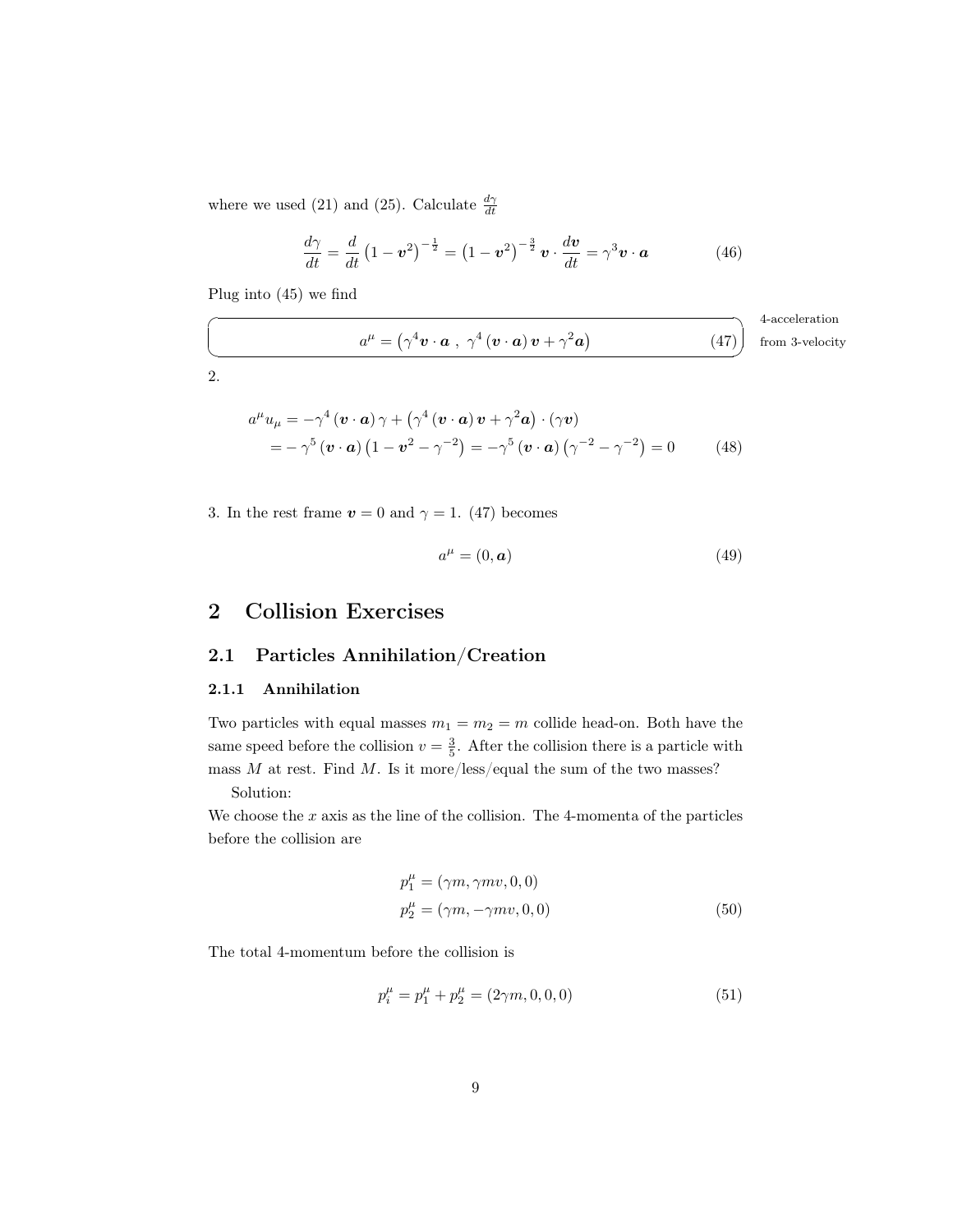The total 4-momentum after the collision is

$$
p_f^{\mu} = (M, 0, 0, 0) \tag{52}
$$

since  $v_f = 0$  and  $\gamma_f = 1$ .

4-momentum conservation is

$$
p_i^{\mu} = p_f^{\mu} \tag{53}
$$

The energy conservation  $p_i^0 = p_f^0$  is

<span id="page-9-2"></span>
$$
M = 2m\gamma > 2m\tag{54}
$$

The final mass  $M$  is the total energy of the system. It contains both the total mass of the constituent particles and their total kinetic energy.

#### <span id="page-9-0"></span>2.1.2 Creation

A particle at rest with mass  $M$  decays (splits) into two particles with equal mass  $m$ . Due to momentum conservation they have the same speed  $v$ . Find  $v$ .

As before, [\(54\)](#page-9-2)

$$
M = 2m\gamma \tag{55}
$$

⇒

 $\overline{a}$ 

 $\searrow$ 

$$
\gamma^{-2} = 1 - v^2 = \left(\frac{2m}{M}\right)^2 \tag{56}
$$

⇒

$$
v = \sqrt{1 - \left(\frac{2m}{M}\right)^2} \tag{57}
$$

There is a solution only for  $2m < M$ .

#### <span id="page-9-1"></span>2.2 Pion Decay

A pion at rest decays into a muon and neutrino. The neutrino is massless. What is the muon speed?

The total 4-momentum before the decay is the 4-momentum of the pion at rest

<span id="page-9-3"></span>
$$
p_i^{\alpha} = p_{\pi}^{\alpha} = (m_{\pi}, \mathbf{0})
$$
\n(58)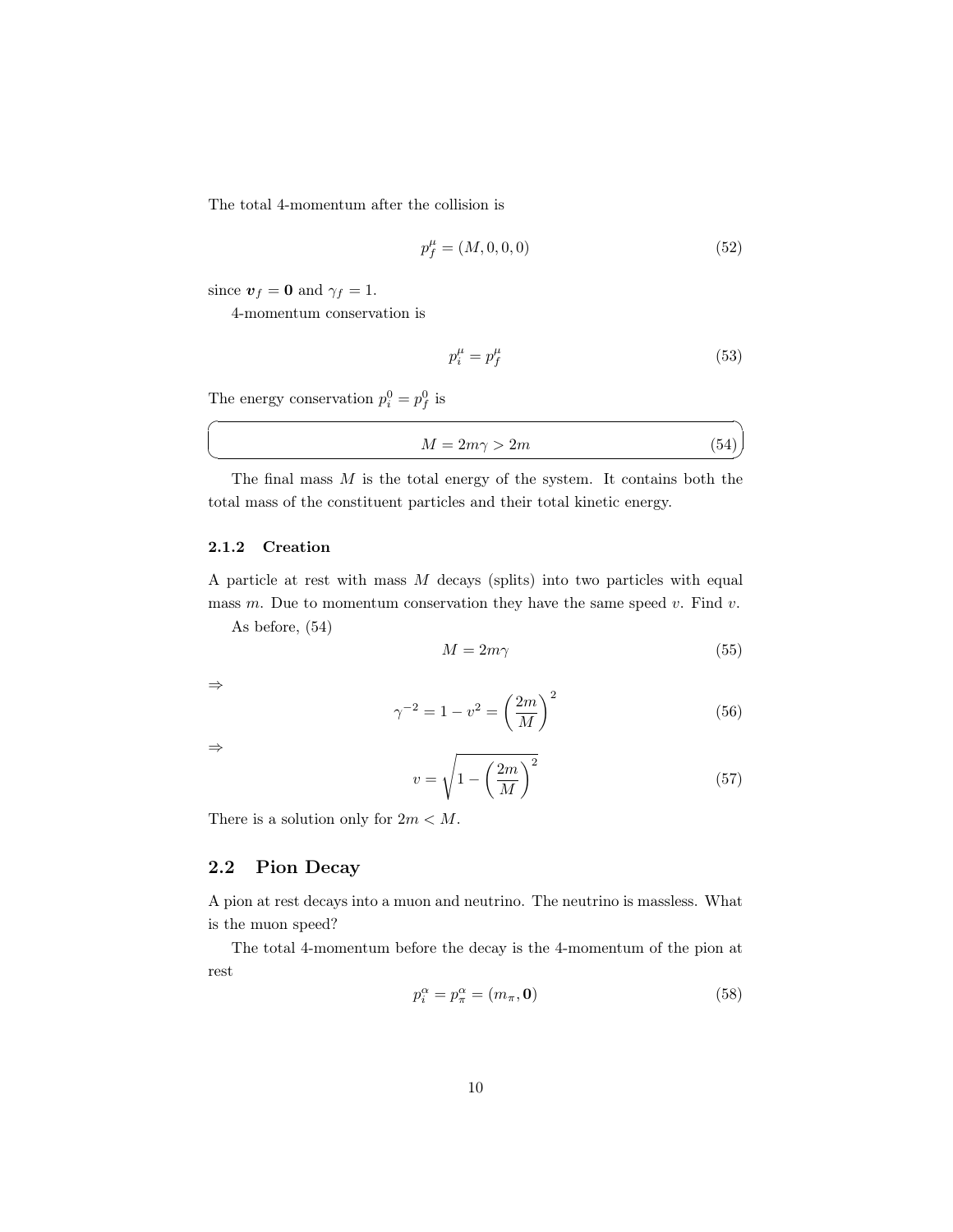The 4-momentum of the muon is

<span id="page-10-0"></span>
$$
p_{\mu}^{\alpha} = (E_{\mu}, \boldsymbol{P}_{\mu})
$$
\n<sup>(59)</sup>

The neutrino is massless so  $E_{\nu} = |\mathbf{P}_{\nu}|$ . Its 4-momentum is

<span id="page-10-1"></span>
$$
p_{\nu}^{\alpha} = \left( \left| \boldsymbol{P}_{\nu} \right|, \boldsymbol{P}_{\nu} \right) \tag{60}
$$

The total 4-momentum after the decay is  $(59)+(60)$  $(59)+(60)$  $(59)+(60)$ 

<span id="page-10-2"></span>
$$
p_f^{\alpha} = p_{\mu}^{\alpha} + p_{\nu}^{\alpha} = (E_{\mu} + |{\bf{P}}_{\nu}|, {\bf{P}}_{\mu} + {\bf{P}}_{\nu})
$$
(61)

One way to solve is by direct energy-momentum conservation.

4-momentum conservation  $p_i^{\alpha} = p_f^{\alpha}$ 

$$
(m_{\pi}, \mathbf{0}) = (E_{\mu} + |\mathbf{P}_{\nu}|, \mathbf{P}_{\mu} + \mathbf{P}_{\nu})
$$
\n(62)

The momentum conservation  $p_i^k = p_f^k$  implies  $\boldsymbol{P}_{\nu} = -\boldsymbol{P}_{\mu}$ . The energy conservation  $p_i^0 = p_f^0$  then implies

$$
m_{\pi} = E_{\mu} + |\mathbf{P}_{\mu}| = \sqrt{m_{\mu}^{2} + |\mathbf{P}_{\mu}|^{2}} + |\mathbf{P}_{\mu}| \tag{63}
$$

⇒

$$
(m_{\pi} - |\mathbf{P}_{\mu}|)^2 = m_{\mu}^2 + |\mathbf{P}_{\mu}|^2 \tag{64}
$$

⇒

$$
m_{\pi}^{2} - 2m_{\pi} |P_{\mu}| = m_{\mu}^{2}
$$
 (65)

⇒

 $\sqrt{2}$ 

✍

$$
\frac{m_{\pi}^2 - m_{\mu}^2}{2m_{\pi}} = |\mathbf{P}_{\mu}| = m_{\mu} \gamma |\mathbf{v}| = \frac{m_{\mu} |\mathbf{v}|}{\sqrt{1 - \mathbf{v}^2}}
$$
(66)

square the equation, and more algebra yields the solution

$$
v = \frac{m_{\pi}^2 - m_{\mu}^2}{m_{\pi}^2 + m_{\mu}^2} \tag{67}
$$

A second way to solve is by the conservation of  $p^{\alpha}p_{\alpha}$  (since  $p^{\alpha}$  is conserved). From [\(58\)](#page-9-3)

<span id="page-10-3"></span>
$$
p_i^{\alpha} p_{i\alpha} = -m_{\pi}^2 \tag{68}
$$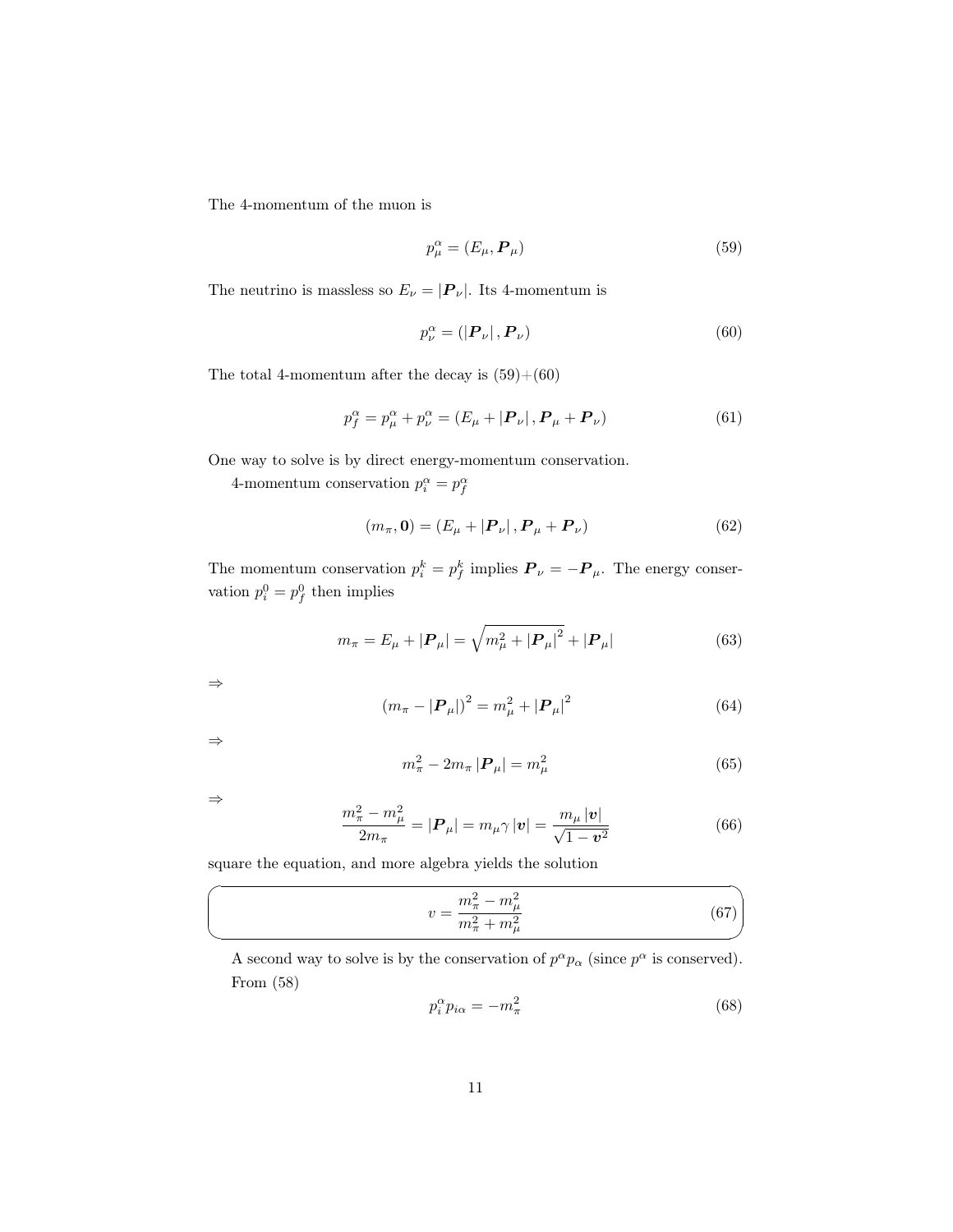from [\(61\)](#page-10-2) (and momentum conservation  $P_{\mu} + P_{\nu} = 0$ )

$$
p_f^{\alpha} p_{f\alpha} = - (E_{\mu} + |\mathbf{P}_{\mu}|)^2 = - (\gamma m_{\mu} + \gamma m_{\mu} |\mathbf{v}|)^2 = -m_{\mu}^2 \frac{(1 + |\mathbf{v}|)^2}{1 - \mathbf{v}^2}
$$
(69)

Since  $p_i^{\alpha} p_{i\alpha} = p_f^{\alpha} p_{f\alpha}$ 

$$
m_{\pi}^{2} = m_{\mu}^{2} \frac{\left(1 + |\mathbf{v}| \right)^{2}}{1 - \mathbf{v}^{2}} \tag{70}
$$

Again, algebra yields [\(67\)](#page-10-3).

#### <span id="page-11-0"></span>2.3 Scattering Of Protons

A proton with energy E collides with another proton at rest. The outcome is four protons. What is the minimal energy  $E$  (as a function of the mass of a proton  $m$ ), for that scattering process to occur?

We will use the fact that  $p_{\mu}p^{\mu}$  is both invariant under change of reference frame, and conserved with time.

Before the collision, we write the total 4-momentum in the lab frame

$$
p_{lab,i}^{\mu} = (E + m, \mathbf{P}) \tag{71}
$$

where  $E$  and  $\boldsymbol{P}$  are the energy and momentum of the moving proton, with  $E^2 = m^2 + P^2$ . The proton at rest has only a rest energy m.

After the collision, we use the center of mass frame. The sum of the momenta of the four protons is zero in center of mass frame (just as for the two protons before the collision). Still, each proton can have some velocity  $v$  relative to the center of mass. We look for minimal energy condition, so we want no energy waste on new kinetic energy for the new protons (except for the center of mass to have the same momentum as before the scattering). It means that in the c.o.m frame we take  $v = 0$  for all the four protons. Therefore  $\gamma = 1$ , and each proton contributes to the energy in the c.o.m frame an amount of  $E = \gamma m = m$ . The final total 4-momentum in the c.o.m frame is

$$
p_{com,f}^{\mu} = (4m, \mathbf{0})\tag{72}
$$

Now, since  $p_{\mu}p^{\mu}$  is both invariant under change of reference frame, and conserved with time, we can compare

$$
(p_{lab,i})^{\mu} (p_{lab,i})_{\mu} = (p_{com,f})^{\mu} (p_{com,f})_{\mu}
$$
 (73)